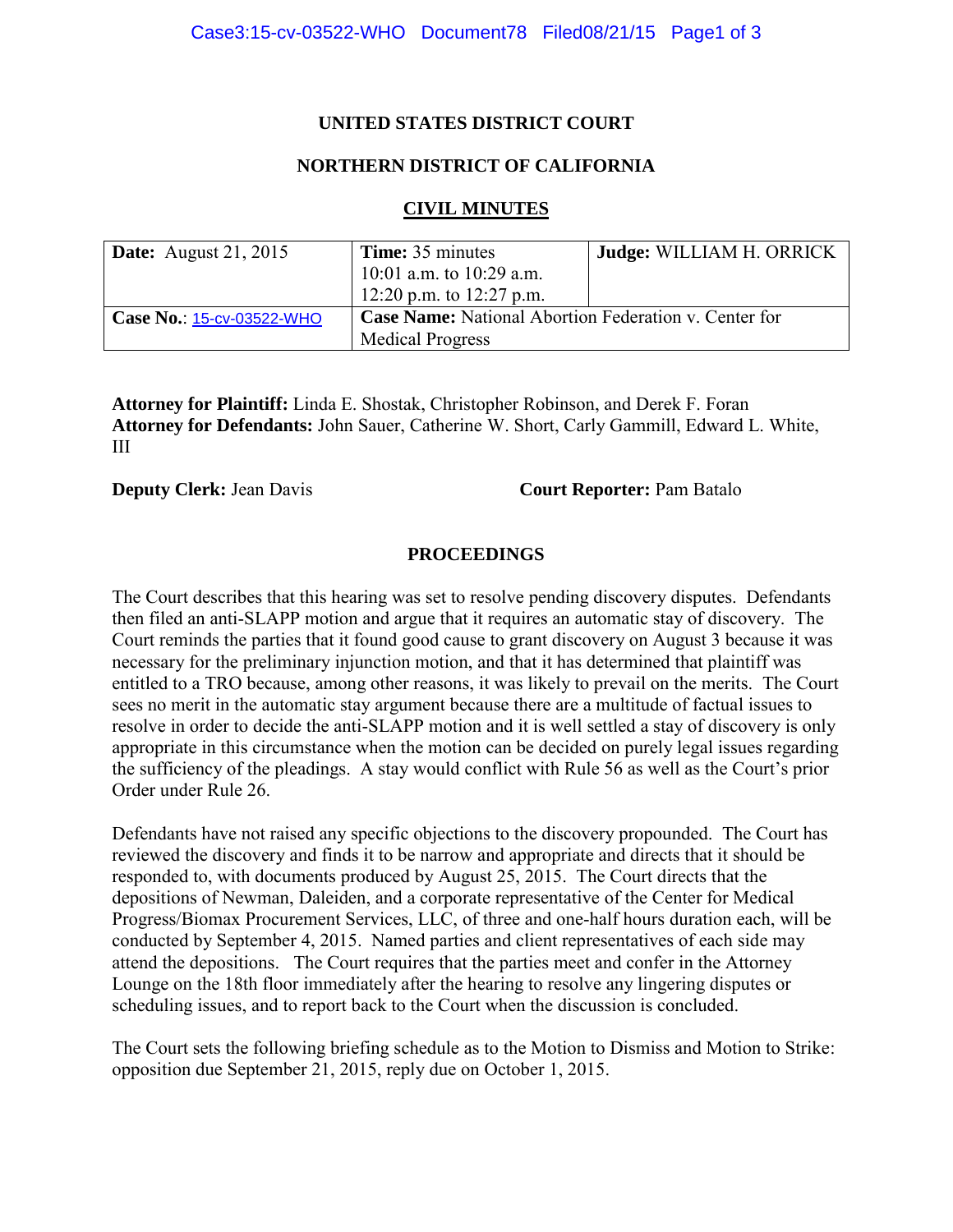The Court addresses concerns raised in the hearing and by the parties' joint discovery statement concerning the protective order. The Court is sensitive to the concerns of both sides to protect the privacy rights of individuals involved. The Court directs that the NAF personal identifying information may be redacted, but the redaction of names should be done in such a way that those individuals are identified in a consistent, recognizable manner: i.e, "Witness One, Two" and so forth. Noticed witnesses by NAF will be identified, and the defendant may challenge any of the redactions by the procedure set out in Section 7 of the proposed protective order. Parties heard as to the basis of redacting the names of staff, volunteers, and contractors of the defendants. The Court is inclined to believe that an agreement can be reached that will protect individual privacy concerns raised by defendants and will not preclude the plaintiffs from obtaining appropriate information necessary to prosecute their case. This is an issue that the parties should include in meet and confer.

The Court cautions counsel regarding inadvertent non-compliance with the local rules and the standing orders of the Court. Any counsel who has not read both the rules and standard orders at this point is directed to do so today. Counsel are further cautioned that they and their clients should be mindful of the sensitive issues involved in this case and should conduct themselves circumspectly and in full compliance with all orders of the Court regarding disclosure of the sensitive information to which they have access.

The Court reviews various portions of the proposed Protective Order which may be problematic and which should be addressed by the parties during their meet and confer session.

Defense oral motion requesting an automatic stay based upon their argument in the discovery letter is denied. A written order will be forthcoming.

The parties are dismissed at 10:29 a.m. with instruction to discuss and reach agreement on the Protective Order and an agreed-upon plan concerning discovery issues. Counsel are directed to alert the Courtroom Deputy when agreement has been reached so they may return and advise the Court of the terms of the agreement.

Parties return at 12:20 p.m. and announce that an agreement has been reached concerning protective order. The protective order will be drafted, reviewed, and ready for submission to the Court by Monday, August 24, 2015.

Defense counsel advises the Court that all individual defendants plan to invoke their Fifth Amendment privilege to refrain from self-incrimination. Parties intend to brief the issue of whether the Fifth Amendment privilege may be invoked by the corporate entities and have agreed upon a briefing schedule. Defense opening brief to be filed by **August 31, 2015**; plaintiff response to be filed by **September 7, 2015**; and defense reply brief to be filed by **September 10, 2015**, with hearing to be scheduled at the Court's convenience.

The parties agree that the hearing on October 9, 2015 for the Motion to Strike, the Motion to Dismiss, and the motion for a preliminary injunction shall be taken off calendar. The parties agree that the Temporary Restraining Order (as modified, if at all, by the pending motions to clarify) will remain in effect until such time as the Court decides the now tabled motion for a